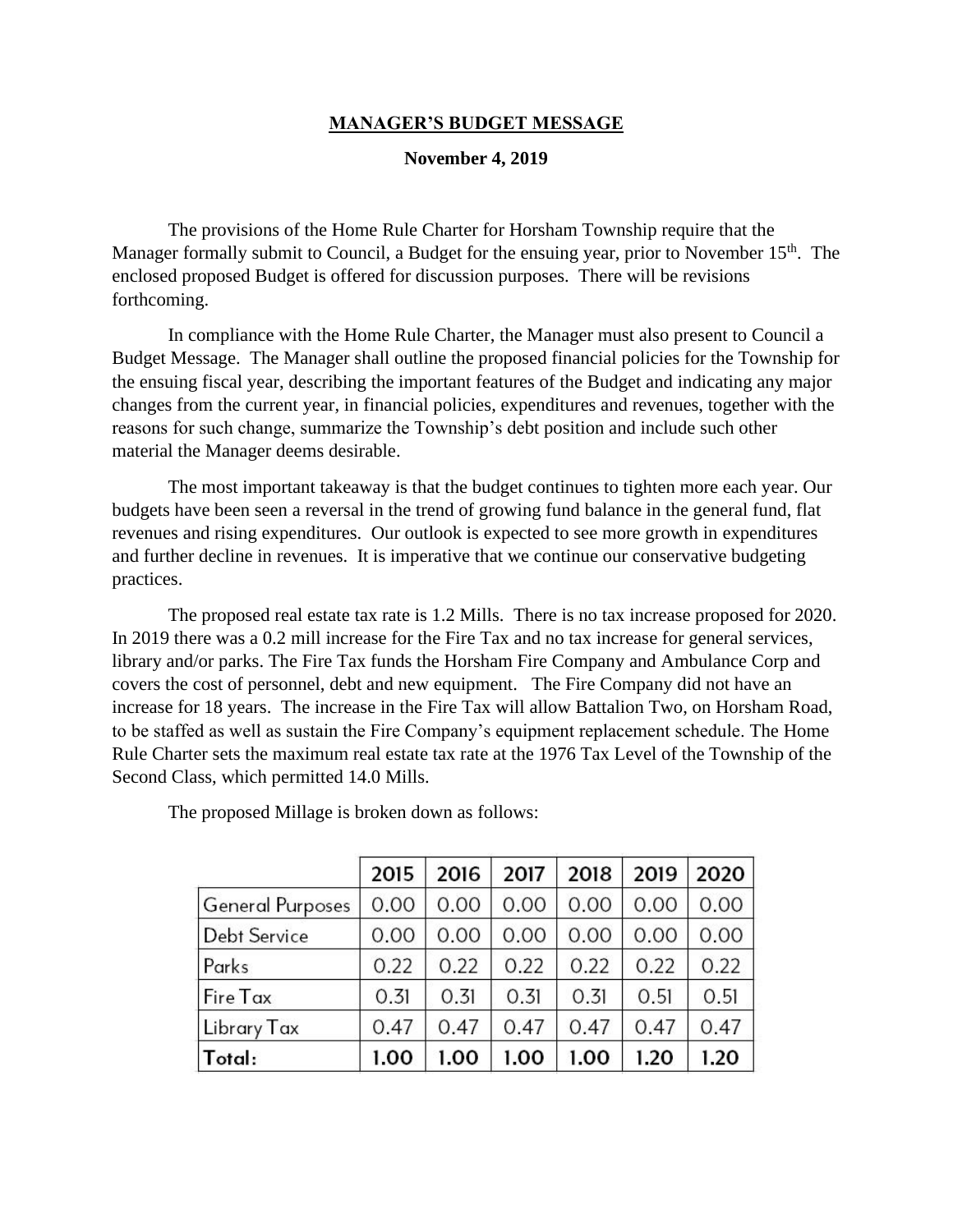The 2020 Budget contemplates a continuation of the Real Estate Transfer Tax of 1%, our \$52.00 Local Services Tax (LST), a Street Lighting Assessment of \$0.59 per front footage and a .03 Mill Hydrant Tax for those properties so serviced.

The Streetlight Assessment was enacted in 1978. No rate increase is proposed for 2020 so the rate is proposed to continue at \$0.59 per front footage. It has been at this rate since 2011. This fund maintains approximately 500 township-owned street lights as well as pays electric for same.

The Local Services Tax, enacted in 1975, is proposed to continue at \$52 per year for those individuals earning more than \$12,000 annually. The LST tax will continue to provide a means for the people who work in the Township to pay their fair share of the expenses we incur due to the businesses located in town.

The Fire Hydrant Tax is proposed to continue at 0.03 Mills. The Fire Hydrant Tax is assessed to those properties serviced by hydrants. The receipts pay for the hydrants supplied by Aqua PA and the balance of the receipts are forwarded to the Horsham Water and Sewer Authority.

Horsham Township is a major employment center in the region and we have previously benefited significantly from the enactment of the earned income tax in 1991, due to the fact that many of the employees working in Horsham lived in municipalities that did not have an earned income tax. Since that time, however, most of the communities have enacted the EIT and our revenues have dropped significantly. The enclosed proposed Budget also encompasses the Revenues associated with the 1% Earned Income Tax. Horsham Township Council enacted the Earned Income Tax in December of 1991, at the rate of l/2%. That taxation went into effect on January 10, 1992. Our School District's 1/2% Earned Income Tax went into effect in July of 1992. Thus, every resident in Horsham Township is taxed at the rate of a full 1%, l/2 of which goes to the School District.

In August of 1992, Council raised our rate of taxation to 1%; since the State Law and our Home Rule Charter provide for a maximum of 1% Earned Income Tax. The result of the action had no impact to the residents. However, our non-resident employees are taxed at the full 1%, rather than the previously enacted 1/2%. Since this is a reciprocal tax, the proceeds from this tax are very difficult to project, inasmuch as we have no control over the number of Municipalities that enact an Earned Income Tax at 1%. It has also become a very competitive office market with retaining and attracting employers with good, high paying jobs.

Most Municipalities and/or School Districts in the Commonwealth have an Earned Income Tax. It has only been within the last eighteen years that the tax has been adopted by most of the Southeastern Pennsylvania Municipalities, which are significantly impacted by the Sterling Act. This Act is a favorable piece of legislation for Philadelphia's benefit, as it provides that the City does not have to reciprocate with other Municipalities.

In January 2010, the Montgomery County Tax Collection Committee ("TCC") was created and organized under Act 32 of 2008. Under Act 32, the TCC is required to collect earned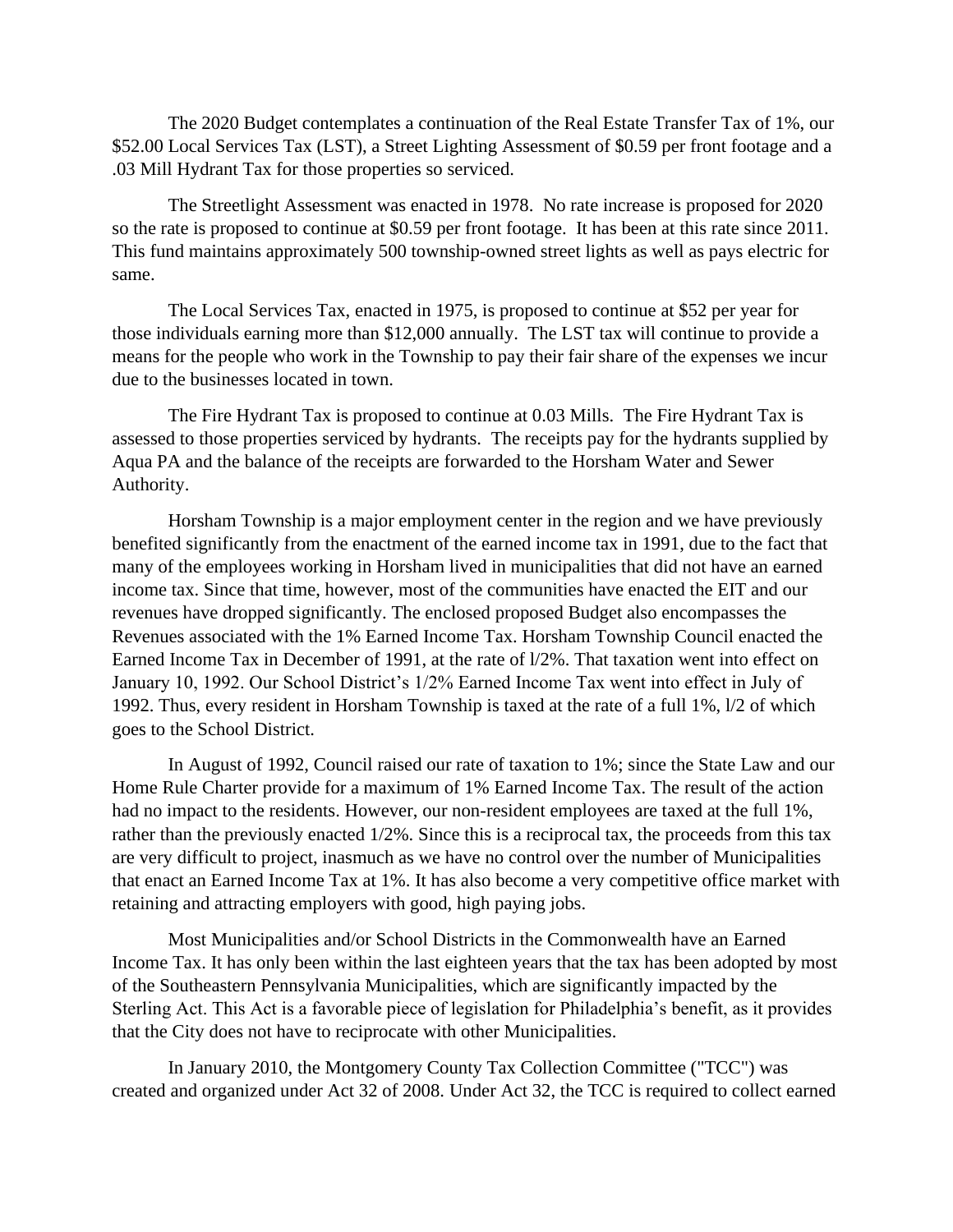income and possibly other taxes on a county-wide basis, and to oversee tax collection within the Montgomery Tax Collection District ("TCD"). In the beginning we experienced a slow increase in EIT revenue with the new collection process, which was expected but now the revenue has leveled off. We need to address this as expenditures are outpacing our revenues.

In terms of format, you will find the proposed 2020 Budget on the same page as the 2019 Budget Year-to-Date, and projected Year-End figures, as well as the actual figures from 2018 and 2017. In that portion of this presentation, I have made some notes.

The projected Revenues are based on a \$2,236,950,554.00 Real Estate Assessment. The County is expected to notify us of the Township assessed value in late November. The above figure is our estimate. Once the figure is received, we may revise the Tax Receipts. Our assessed value has slowly been decreasing over the last few years. Private property owners, both residential and commercial/institutional, continue to challenge their assessments and receive favorable rulings from the Montgomery County Board of Assessments.

Proper maintenance of our infrastructure is a core function of government. Roads, parks, vehicles, equipment, and buildings all require regular repair or replacement.

We are proposing to maintain the number of sworn police officers at 41 which allows for a fulltime School Resource Officer at the Hatboro-Horsham High School. The School District has agreed to reimburse the Township for 75% of cost for that officer. In addition, we are maintaining the police department civilian staff at 8. Finally, we are proposing to replace three to four police vehicles to maintain our rotation cycle that provides us savings from reduced mileage, repair bills, better trade-in values and not having to rehab vehicles for the detective division.

In our Public Works Department, we are once again proposing a significant expenditure from the State Aid Fund for construction materials, as we have in the past. This expenditure will provide for continuation of our aggressive paving schedule, so as to ensure the quality of our roads. In 2020, we are proposing to mill and pave approximately four miles of roadway to include the following streets: Keith Valley Road (Horsham Rd to Davis Grove Rd), Davis Grove Road (Babylon Rd to Keith Valley Rd), Sheehy Drive, Anna Lynn Lane, Lindsey Way, Brantford Circle, Winchester Drive, Victoria Lane, Herman Road and Tennis Avenue. As part of the paving project we will be replacing 31 ADA ramps. In the State Aid Fund, we have been trying to keep a balance of \$1,000,000 in this fund to act as a cushion should there be any unexpected capital expense on our roads, bridges and storm water system that the General Fund would be unable to cover.

In addition, we have budgeted funds for the storm water pipe and inlet project on Rutledge Avenue in the Fox Development.

Finally, in Public Works, we are proposing to replace our tire changer and balancer, purchase a hydraulic thumb for the backhoe, replace guiderails in two locations on Davis Grove Road, and replacement of mobile radios in the vehicles and radio equipment at the garage.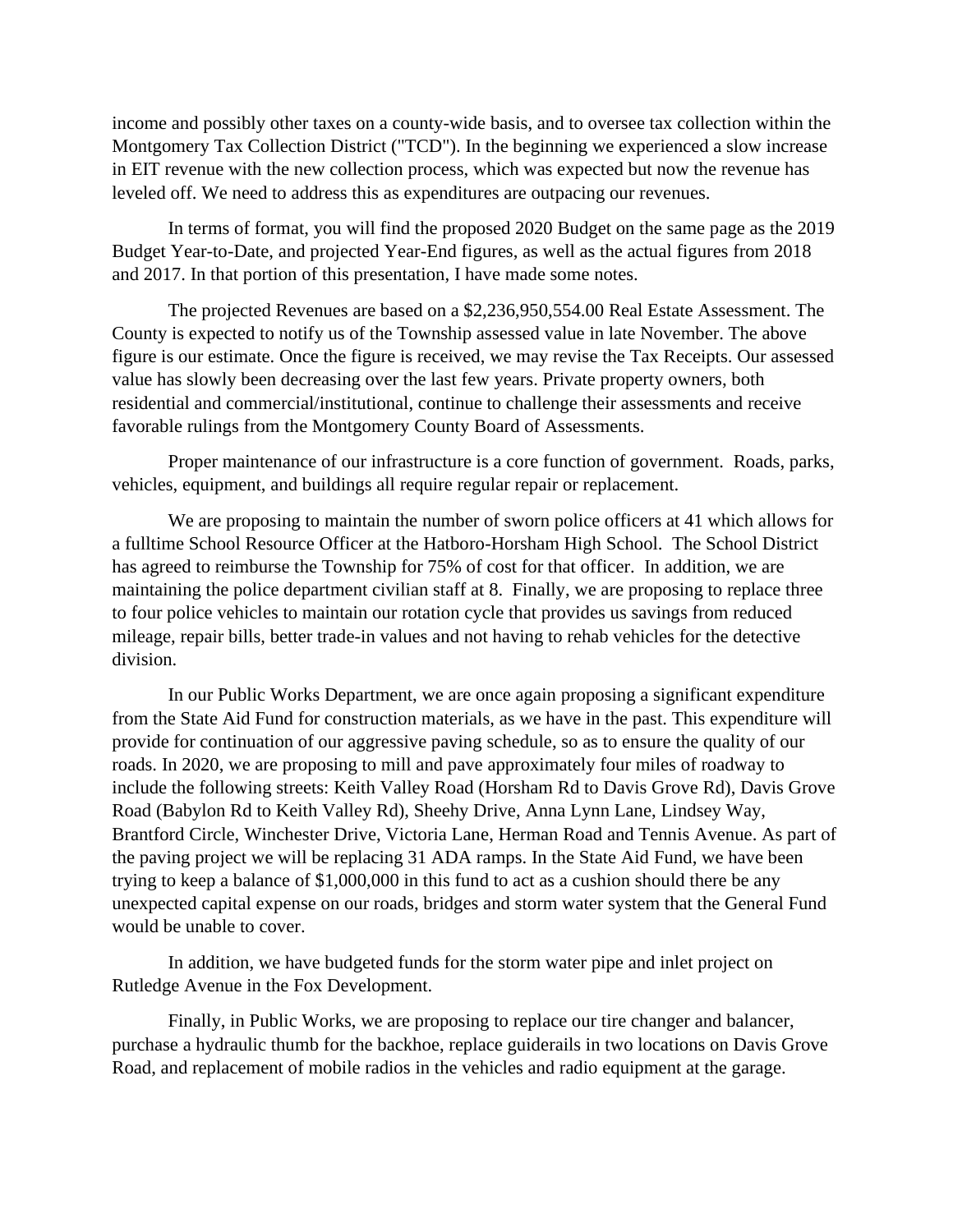For many years and also in the proposed 2020 budget, our Park Tax Revenues will not cover costs. The Earned Income Tax Revenues will again subsidize the Park General Fund Budget. The purchase of parkland and the many park improvements that have been accomplished are funded by the Park Improvement Fund and Capital Improvement Fund. In 2020, we anticipate on replacing the roofs on the Deep Meadow Park snack stand as well as the Chestnut Creek Park Clubhouse, add a trail along Dresher Rd in front of Lukens Park, replace fencing at Everybody's Playground, pave the Horsham Road side parking lot of Kohler Park, add a fitness gym along the Powerline Trail at Lukens Park, construct four pickleball courts behind the Community Center, the Witmer Road detention basin project and improvements to the property at Horsham Rd and Dresher Rd which will include demolition, tree and stump removal. We try to keep a balance of \$500,000 in the Park Improvement Fund to act as a cushion should there be any unexpected capital expense in our parks and trail system that the General Fund would be unable to cover. At the end of 2020, we will below that balance so starting in 2021 we will be looking to save and increase the balance.

In our Code Enforcement Department, we are planning to be more efficient by using technology and equipping our personnel with tablets in the field. In addition, we plan to offer a credit card payment feature for building permits, zoning use permits and plumber registration permits. We are also proposing to begin the propose in 2020 to update the Township Comprehensive Plan.

In Economic Development, we are proposing to have our  $2<sup>nd</sup>$  annual restaurant week, a job fair for Horsham businesses, to host a broker breakfast, to advertise ourselves in two prominent journals, to distribute our business attraction brochure and to start the pilot program for our business park shuttle to the SEPTA Ambler station.

In Administration in 2020, we are proposing to televise Council meetings, purchase a vehicle, add a weekly E-newsletter, purchase a drone for advertising and marketing purposes, purchase branding banners for the parking lot lamps at the Township Building, purchase a booth to market the Township at events and to purchase promotional items.

Also, in the General Fund there is a transfer to the Capital Improvement Fund. This fund is our cash reserves fund and the fund is utilized to pay for major expenses. I would hope that Council will agree that we should have a strong cash reserve. This reserve is needed in order to provide a cushion so that if in any year our projected receipts are not received, we can continue the year without a loan. In addition, this fund helps us maintain our high bond rating, Aa1, from Moody's. In 2020, we will start the construction for the Blair Mill Road improvements. Also, we will continue the engineering of the Horsham Rd. and Limekiln Pike intersection improvement as well as start the Right-of-Way acquisition process, and we will continue the engineering of the Blair Mill Road improvements as well as start the Right-of-Way acquisition process. Finally, it is expected that the Multi-municipal Welsh Road (PA 63) Corridor Fiber Optic & Signal Upgrade Project. We will have to be very conservative with this fund as we accomplish the Blair Mill Road improvements in 2020/2021 and the Horsham Rd and Limekiln Pike intersection improvements scheduled for 2021/2022. We try to keep a balance of \$3,000,000 in the Capital